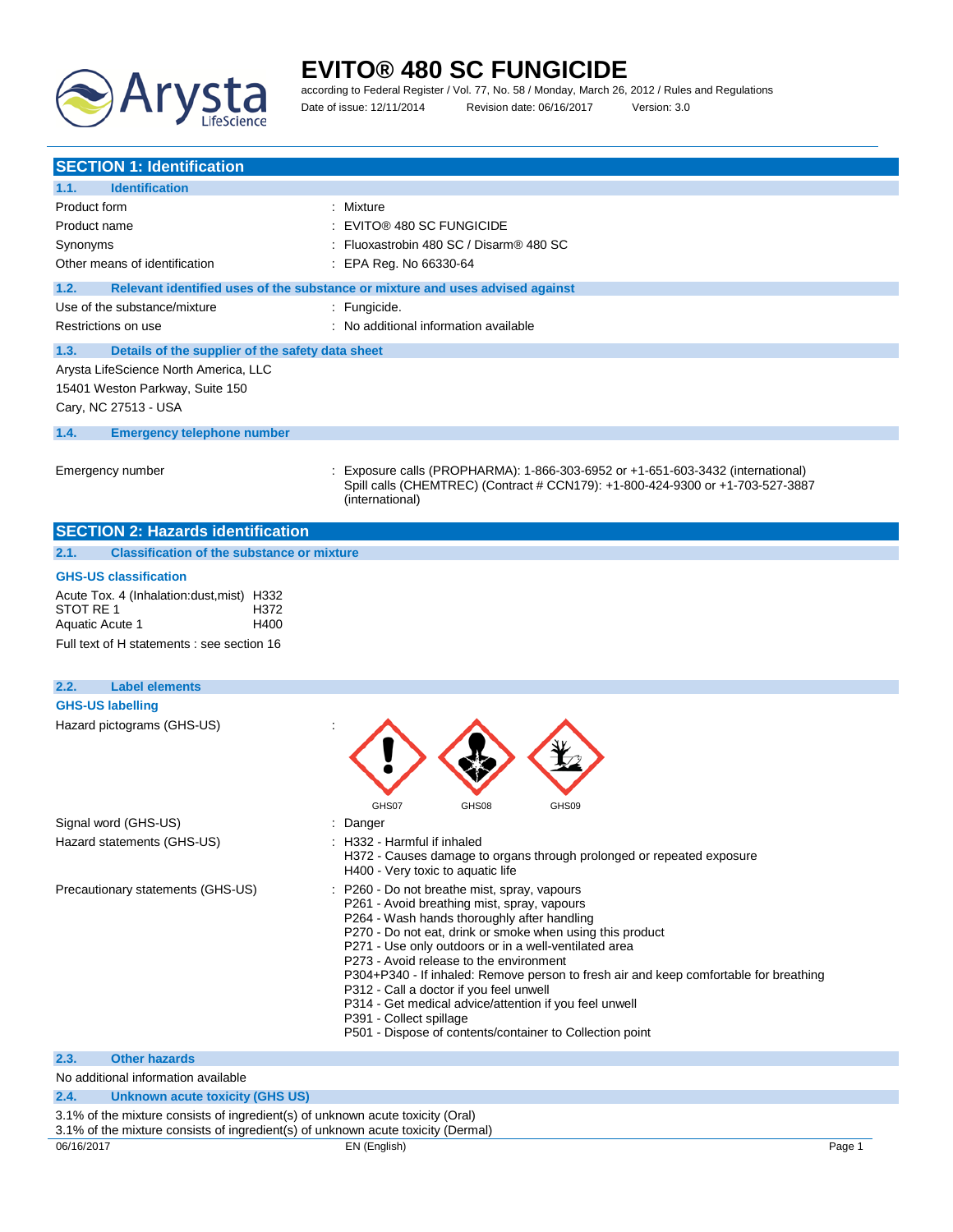## Safety Data Sheet

according to Federal Register / Vol. 77, No. 58 / Monday, March 26, 2012 / Rules and Regulations

3.1% of the mixture consists of ingredient(s) of unknown acute toxicity (Inhalation (Dust/Mist))

### **SECTION 3: Composition/information on ingredients**

### **3.1. Substances**

### Not applicable

| 3.2.<br><b>Mixtures</b> |                           |           |                                                                                                                       |
|-------------------------|---------------------------|-----------|-----------------------------------------------------------------------------------------------------------------------|
| <b>Name</b>             | <b>Product identifier</b> | $%$ (w/w) | <b>GHS-US classification</b>                                                                                          |
| Fluoxastrobin Technical | (CAS-No.) 361377-29-9     | 40.3      | Acute Tox. 4 (Inhalation: dust, mist),<br>H332<br>STOT RE 1, H372<br>Aquatic Acute 1, H400<br>Aquatic Chronic 1, H410 |

### Full text of H-statements: see section 16

|                  | <b>SECTION 4: First aid measures</b>                        |                                                                                                                                                                                                  |
|------------------|-------------------------------------------------------------|--------------------------------------------------------------------------------------------------------------------------------------------------------------------------------------------------|
| 4.1.             | <b>Description of first aid measures</b>                    |                                                                                                                                                                                                  |
|                  | First-aid measures general                                  | : Never give anything by mouth to an unconscious person. If you feel unwell, seek medical<br>advice (show the label where possible).                                                             |
|                  | First-aid measures after inhalation                         | : If inhaled and if breathing is difficult, remove victim to fresh air and keep at rest in a position<br>comfortable for breathing. Call a POISON CENTER or doctor/physician if you feel unwell. |
|                  | First-aid measures after skin contact                       | : Wash with plenty of soap and water. If skin irritation or rash occurs: Get medical<br>advice/attention. Wash contaminated clothing before reuse.                                               |
|                  | First-aid measures after eye contact                        | : If in eyes: Rinse cautiously with water for several minutes. Remove contact lenses, if present<br>and easy to do. Continue rinsing.                                                            |
|                  | First-aid measures after ingestion                          | : Do NOT induce vomiting. Call a POISON CENTER or doctor/physician if you feel unwell.                                                                                                           |
| 4.2.             | Most important symptoms and effects, both acute and delayed |                                                                                                                                                                                                  |
| Symptoms/effects |                                                             | : Causes damage to organs through prolonged or repeated exposure.                                                                                                                                |
|                  | Symptoms/effects after inhalation                           | : Danger of serious damage to health by prolonged exposure through inhalation. Harmful if<br>inhaled.                                                                                            |

#### **4.3. Indication of any immediate medical attention and special treatment needed**

All treatments should be based on observed signs and symptoms of distress in the patient.

|                                | <b>SECTION 5: Firefighting measures</b>               |                                                                                                                                                                                             |  |  |
|--------------------------------|-------------------------------------------------------|---------------------------------------------------------------------------------------------------------------------------------------------------------------------------------------------|--|--|
| 5.1.                           | <b>Extinguishing media</b>                            |                                                                                                                                                                                             |  |  |
|                                | Suitable extinguishing media                          | : Use extinguishing media appropriate for surrounding fire.                                                                                                                                 |  |  |
| Unsuitable extinguishing media |                                                       | : None known.                                                                                                                                                                               |  |  |
| 5.2.                           | Special hazards arising from the substance or mixture |                                                                                                                                                                                             |  |  |
| Fire hazard                    |                                                       | : No specific fire or explosion hazard.                                                                                                                                                     |  |  |
| Reactivity                     |                                                       | : No dangerous reactions known.                                                                                                                                                             |  |  |
| 5.3.                           | <b>Advice for firefighters</b>                        |                                                                                                                                                                                             |  |  |
|                                | Firefighting instructions                             | : Do not allow run-off from fire fighting to enter drains or water courses. Exercise caution when<br>fighting any chemical fire.                                                            |  |  |
| Protection during firefighting |                                                       | : Do not enter fire area without proper protective equipment, including respiratory protection.<br>Wear fire/flame resistant/retardant clothing. Wear a self contained breathing apparatus. |  |  |

|                      | <b>SECTION 6: Accidental release measures</b>                       |                                       |
|----------------------|---------------------------------------------------------------------|---------------------------------------|
| 6.1.                 | Personal precautions, protective equipment and emergency procedures |                                       |
|                      | General measures                                                    | : Avoid contact with skin and eyes.   |
| 6.1.1.               | For non-emergency personnel                                         |                                       |
|                      | Protective equipment                                                | : Chemical goggles or safety glasses. |
| Emergency procedures |                                                                     | : Evacuate unnecessary personnel.     |
| 6.1.2.               | For emergency responders                                            |                                       |
|                      | Protective equipment                                                | : Chemical goggles or safety glasses. |
|                      | Emergency procedures                                                | : Ventilate area.                     |
| 6.2.                 | <b>Environmental precautions</b>                                    |                                       |
|                      | Do not discharge into drains or the environment.                    |                                       |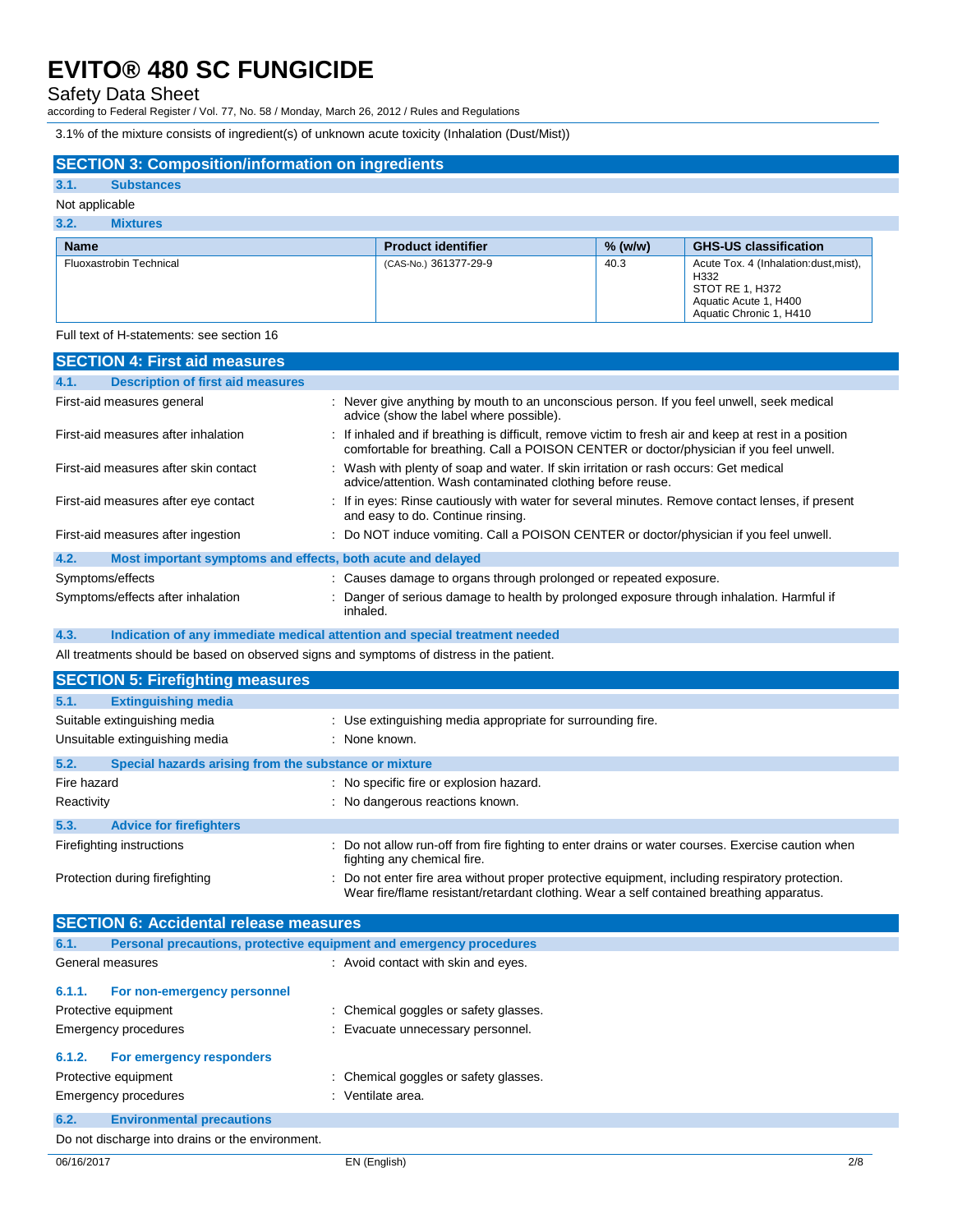## Safety Data Sheet

according to Federal Register / Vol. 77, No. 58 / Monday, March 26, 2012 / Rules and Regulations

| 6.3.            | Methods and material for containment and cleaning up |  |                                                                                                                                                                                                                                      |
|-----------------|------------------------------------------------------|--|--------------------------------------------------------------------------------------------------------------------------------------------------------------------------------------------------------------------------------------|
| For containment | Methods for cleaning up                              |  | : Absorb and/or contain spill with inert material, then place in suitable container.<br>Wipe up with absorbent material (for example cloth). Take up in non-combustible absorbent<br>material and shove into container for disposal. |
| 6.4             | <b>Reference to other sections</b>                   |  |                                                                                                                                                                                                                                      |

Section 13: disposal information. Section 7: safe handling. Section 8: personal protective equipment.

| <b>SECTION 7: Handling and storage</b>                               |                                                                                                                                                                                                                                                                                                      |
|----------------------------------------------------------------------|------------------------------------------------------------------------------------------------------------------------------------------------------------------------------------------------------------------------------------------------------------------------------------------------------|
| <b>Precautions for safe handling</b><br>7.1.                         |                                                                                                                                                                                                                                                                                                      |
| Precautions for safe handling                                        | : Do not breathe mist, spray, vapours. Use only outdoors or in a well-ventilated area. Avoid<br>breathing dust/fume/gas/mist/vapours/spray.                                                                                                                                                          |
| Hygiene measures                                                     | : Contaminated work clothing should not be allowed out of the workplace. Wash contaminated<br>clothing before reuse. Do not eat, drink or smoke when using this product. Wash hands and<br>other exposed areas with mild soap and water before eating, drinking or smoking and when<br>leaving work. |
| 7.2.<br>Conditions for safe storage, including any incompatibilities |                                                                                                                                                                                                                                                                                                      |
| Storage conditions                                                   | : Do not store near food, foodstuffs, drugs, or potable water supplies. Store in a dry place.                                                                                                                                                                                                        |
| Incompatible products                                                | : None known.                                                                                                                                                                                                                                                                                        |

**7.3. Specific end use(s)**

Formulations. Fungicide.

### **SECTION 8: Exposure controls/personal protection**

| 8.1.         | <b>Control parameters</b>             |                |
|--------------|---------------------------------------|----------------|
|              | <b>EVITO® 480 SC FUNGICIDE</b>        |                |
| <b>ACGIH</b> |                                       | Not applicable |
| <b>OSHA</b>  |                                       | Not applicable |
|              | Fluoxastrobin Technical (361377-29-9) |                |
| <b>ACGIH</b> |                                       | Not applicable |
| <b>OSHA</b>  |                                       | Not applicable |

| 8.2. | <b>Exposure controls</b>         |                                                                                                                                                                                  |  |
|------|----------------------------------|----------------------------------------------------------------------------------------------------------------------------------------------------------------------------------|--|
|      | Appropriate engineering controls | : Emergency eye wash fountains and safety showers should be available in the immediate<br>vicinity of any potential exposure. Provide local exhaust or general room ventilation. |  |
|      | Personal protective equipment    | : Avoid all unnecessary exposure.                                                                                                                                                |  |
|      | Hand protection                  | : Wear suitable gloves resistant to chemical penetration. Wear water impervious gloves. nitrile<br>rubber gloves. neoprene/butyl rubber. barrier laminate.                       |  |
|      | Eye protection                   | : Chemical goggles or safety glasses.                                                                                                                                            |  |
|      | Skin and body protection         | : Wear water impervious or resistant protective clothing and gloves.                                                                                                             |  |
|      | Respiratory protection           | : In case of inadequate ventilation wear respiratory protection. If needed, use an air-purifying<br>respirator with organic vapor cartridges and a dust/mist prefilter.          |  |

### **SECTION 9: Physical and chemical properties**

| Information on basic physical and chemical properties<br>9.1. |                                 |
|---------------------------------------------------------------|---------------------------------|
| Physical state                                                | : Liquid                        |
| Appearance                                                    | : Viscous liquid.               |
| Colour                                                        | : Off-white                     |
| Odour                                                         | $:$ slight                      |
| Odour threshold                                               | : No data available             |
| рH                                                            | $\therefore$ 6.8 (10% solution) |
| Melting point                                                 | : No data available             |
| Freezing point                                                | : No data available             |
| Boiling point                                                 | : No data available             |
| Flash point                                                   | : No data available             |
| Relative evaporation rate (butylacetate=1)                    | : No data available             |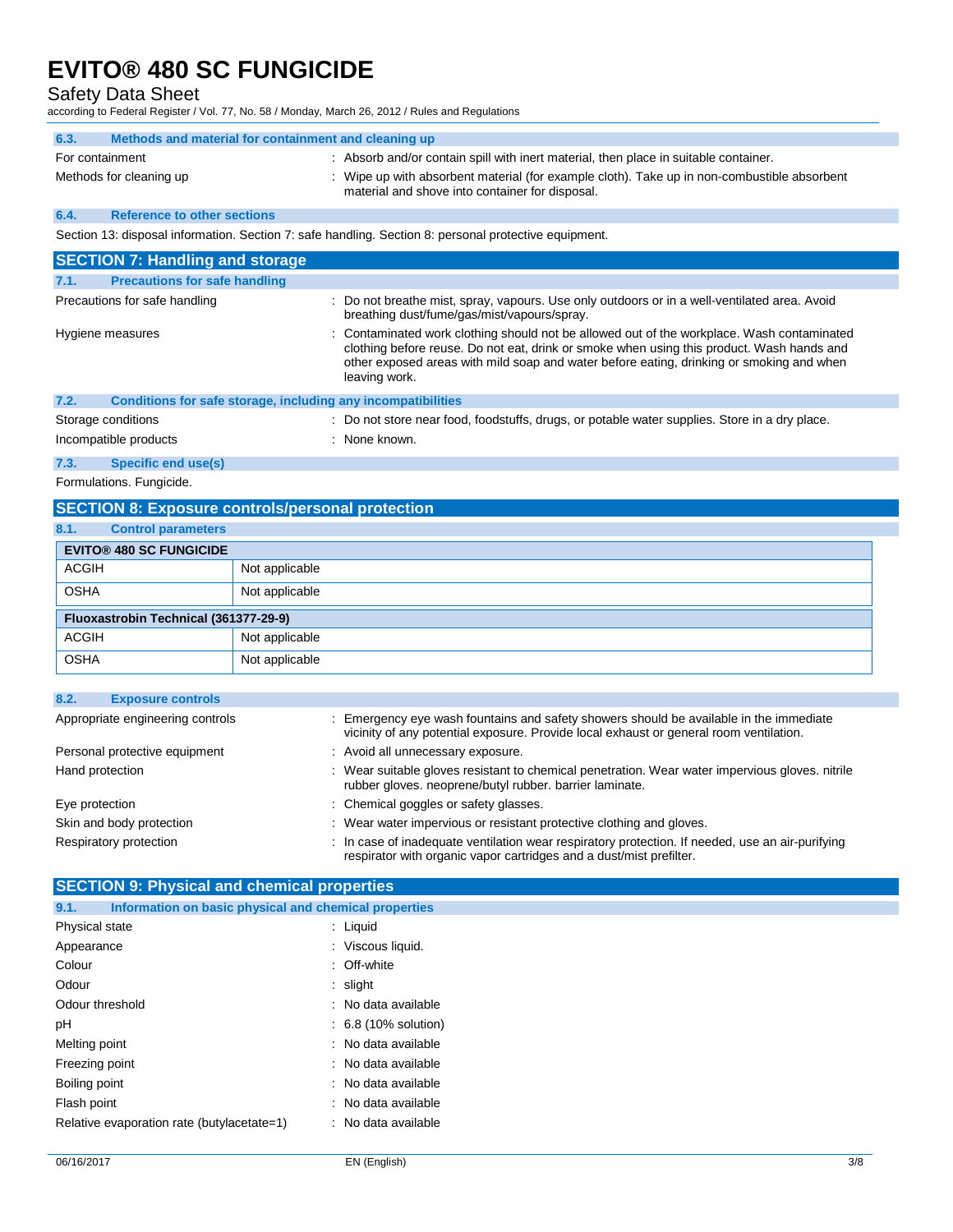## Safety Data Sheet

according to Federal Register / Vol. 77, No. 58 / Monday, March 26, 2012 / Rules and Regulations

| Flammability (solid, gas)        | : No data available        |
|----------------------------------|----------------------------|
| <b>Explosive limits</b>          | : No data available        |
| <b>Explosive properties</b>      | : No data available        |
| Oxidising properties             | : No oxidizing properties. |
| Vapour pressure                  | : No data available        |
| Relative density                 | : 1.183 @ 25 °C            |
| Relative vapour density at 20 °C | : No data available        |
| Solubility                       | : No data available        |
| Log Pow                          | : No data available        |
| Log Kow                          | : No data available        |
| Auto-ignition temperature        | : No data available        |
| Decomposition temperature        | : No data available        |
| Viscosity                        | : No data available        |
| Viscosity, kinematic             | 822 cSt cps @ 25 °C        |
| Viscosity, dynamic               | No data available          |

#### **9.2. Other information**

No additional information available

|             | <b>SECTION 10: Stability and reactivity</b>  |
|-------------|----------------------------------------------|
| 10.1.       | <b>Reactivity</b>                            |
|             | No dangerous reactions known.                |
| 10.2.       | <b>Chemical stability</b>                    |
|             | Stable under normal conditions.              |
| 10.3.       | <b>Possibility of hazardous reactions</b>    |
|             | Hazardous polymerization will not occur.     |
| 10.4.       | <b>Conditions to avoid</b>                   |
| None known. |                                              |
| 10.5.       | <b>Incompatible materials</b>                |
| None known. |                                              |
| 10.6.       | <b>Hazardous decomposition products</b>      |
|             | Carbon monoxide. Nitrogen oxides.            |
|             | <b>SECTION 11: Toxicological information</b> |
| 11.1.       | Information on toxicological effects         |

| Likely routes of exposure             | : Skin and eye contact                            |  |
|---------------------------------------|---------------------------------------------------|--|
| Acute toxicity                        | : Inhalation: dust, mist: Harmful if inhaled.     |  |
| <b>EVITO® 480 SC FUNGICIDE</b>        |                                                   |  |
| LD50 oral rat                         | > 5000 mg/kg                                      |  |
| LD50 dermal rat                       | > 5000 mg/kg                                      |  |
| LC50 inhalation rat (mg/l)            | 4.9 mg/l/4h                                       |  |
| ATE US (vapours)                      | 4.9 mg/l/4h                                       |  |
| ATE US (dust, mist)                   | 4.9 mg/l/4h                                       |  |
| Fluoxastrobin Technical (361377-29-9) |                                                   |  |
| LD50 oral rat                         | > 5000 mg/kg                                      |  |
| LD50 dermal rat                       | > 5000 mg/kg                                      |  |
| LC50 inhalation rat (mg/l)            | 4.9 mg/l/4h                                       |  |
| ATE US (vapours)                      | 4.9 mg/l/4h                                       |  |
| ATE US (dust, mist)                   | 4.9 mg/l/4h                                       |  |
| Skin corrosion/irritation             | : Not classified                                  |  |
|                                       | (Slightly irritating to skin)                     |  |
| Serious eye damage/irritation         | : Not classified                                  |  |
|                                       | (Not irritating to rabbits on ocular application) |  |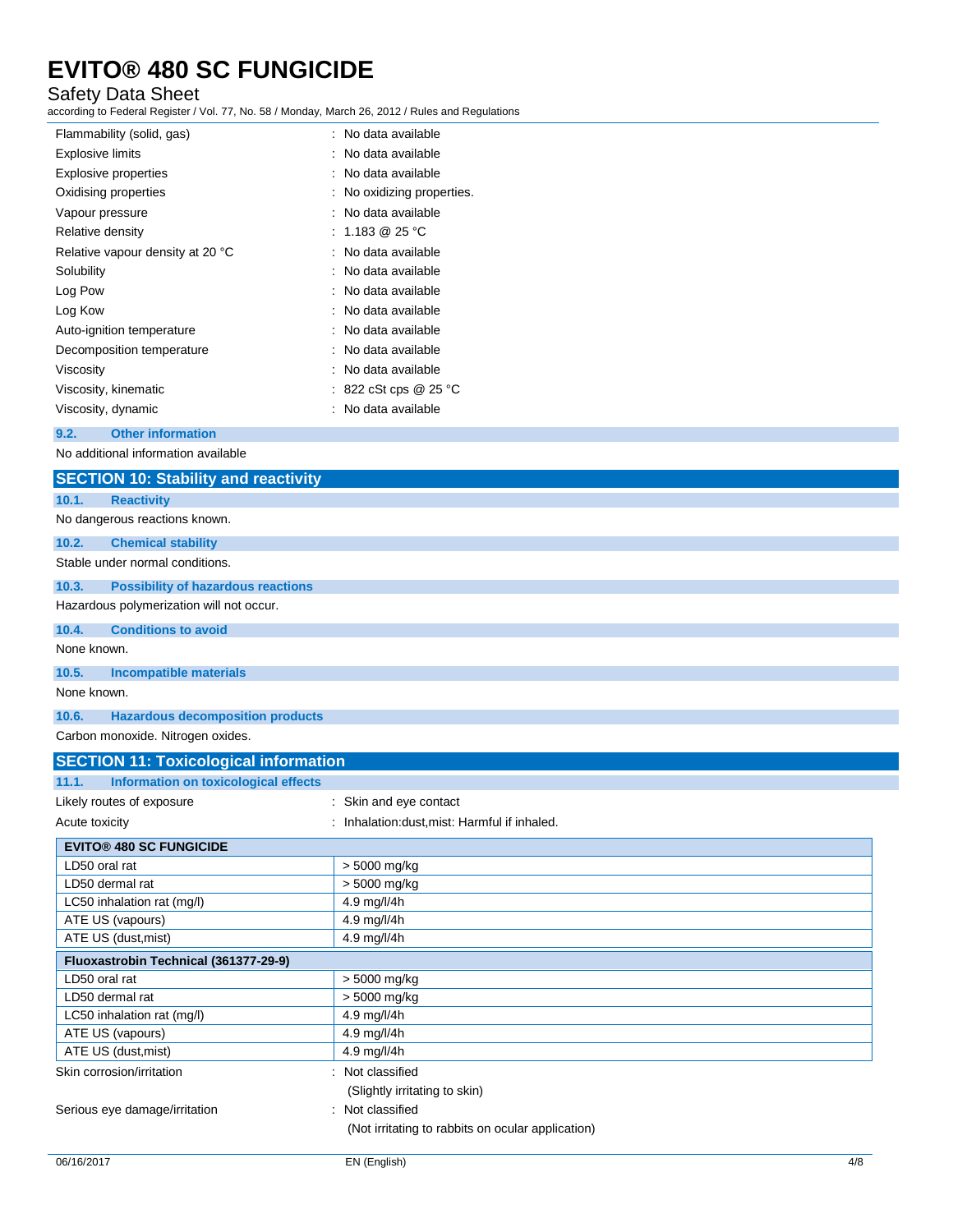### Safety Data Sheet

according to Federal Register / Vol. 77, No. 58 / Monday, March 26, 2012 / Rules and Regulations

| Respiratory or skin sensitisation                     | Not classified<br>÷.                                              |
|-------------------------------------------------------|-------------------------------------------------------------------|
| Germ cell mutagenicity                                | : Not classified                                                  |
| Carcinogenicity                                       | : Not classified                                                  |
| Reproductive toxicity                                 | : Not classified                                                  |
| Specific target organ toxicity (single exposure)      | : Not classified                                                  |
| Specific target organ toxicity (repeated<br>exposure) | : Causes damage to organs through prolonged or repeated exposure. |
| Fluoxastrobin Technical (361377-29-9)                 |                                                                   |
| NOAEL (oral, rat, 90 days)                            | 1.5 mg/kg bodyweight/day liver effects                            |
| Aspiration hazard                                     | Not classified                                                    |

| Aspiration hazard | $:$ Not c |
|-------------------|-----------|
|                   |           |

Symptoms/effects after inhalation : Danger of serious damage to health by prolonged exposure through inhalation. Harmful if inhaled.

| <b>SECTION 12: Ecological information</b>     |                                                                     |  |
|-----------------------------------------------|---------------------------------------------------------------------|--|
| 12.1.<br><b>Toxicity</b>                      |                                                                     |  |
| Ecology - water                               | : Very toxic to aquatic life.                                       |  |
| Fluoxastrobin Technical (361377-29-9)         |                                                                     |  |
| LC50 fish 1                                   | 0.435 mg/l 96 h Oncorhuchus mykiss                                  |  |
| LC50 other aquatic organisms 1                | 0.053 mg/l 96 h M. bahia                                            |  |
| EC50 Daphnia 1                                | 0.48 mg/l 48 h                                                      |  |
| LC50 fish 2                                   | 0.57 mg/l 96 h Cyprinus carpio : 0.97 mg/l 96 h Lepomis macrochirus |  |
| 12.2.<br><b>Persistence and degradability</b> |                                                                     |  |

### **Fluoxastrobin Technical (361377-29-9)**

| Persistence and degradability         |                                         | Not rapidly degradable. |
|---------------------------------------|-----------------------------------------|-------------------------|
| 12.3.                                 | <b>Bioaccumulative potential</b>        |                         |
| Fluoxastrobin Technical (361377-29-9) |                                         |                         |
|                                       | <b>District Controllers</b> (BOE DEAOU) | $\sim$ $\sim$           |

| Bioconcentration factor (BCF REACH) | 52.1                                 |
|-------------------------------------|--------------------------------------|
| Log Pow                             | $2.86 \ @ \ 20 \degree C$            |
| Bioaccumulative potential           | Does not biaccumulate significantly. |
|                                     |                                      |
| 12.4<br><b>Mobility in soil</b>     |                                      |

| Fluoxastrobin Technical (361377-29-9) |                       |                          |
|---------------------------------------|-----------------------|--------------------------|
| Ecology - soil                        |                       | Slightly mobile in soil. |
|                                       |                       |                          |
| 12.5                                  | Other adverse effects |                          |

Effect on the global warming : No known effects from this product.

| <b>SECTION 13: Disposal considerations</b>                         |                                                                                                                        |     |
|--------------------------------------------------------------------|------------------------------------------------------------------------------------------------------------------------|-----|
| 13.1.<br><b>Waste treatment methods</b>                            |                                                                                                                        |     |
| Sewage disposal recommendations                                    | : Do not dispose of waste into sewer.                                                                                  |     |
| Waste disposal recommendations                                     | : Dispose in a safe manner in accordance with local/national regulations. Disposal via<br>incineration is recommended. |     |
| <b>SECTION 14: Transport information</b>                           |                                                                                                                        |     |
| <b>Department of Transportation (DOT)</b>                          |                                                                                                                        |     |
| In accordance with DOT                                             |                                                                                                                        |     |
| Non-bulk (< 119 gallons) Not regulated<br>Bulk $(>= 119$ gallons): |                                                                                                                        |     |
| Transport document description                                     | : UN3082 Environmentally hazardous substances, liquid, n.o.s. (fluoxastrobin), 9, III                                  |     |
| UN-No.(DOT)                                                        | : $UN3082$                                                                                                             |     |
| Proper Shipping Name (DOT)                                         | : Environmentally hazardous substances, liquid, n.o.s. (fluoxastrobin)                                                 |     |
| 06/16/2017                                                         | EN (English)                                                                                                           | 5/8 |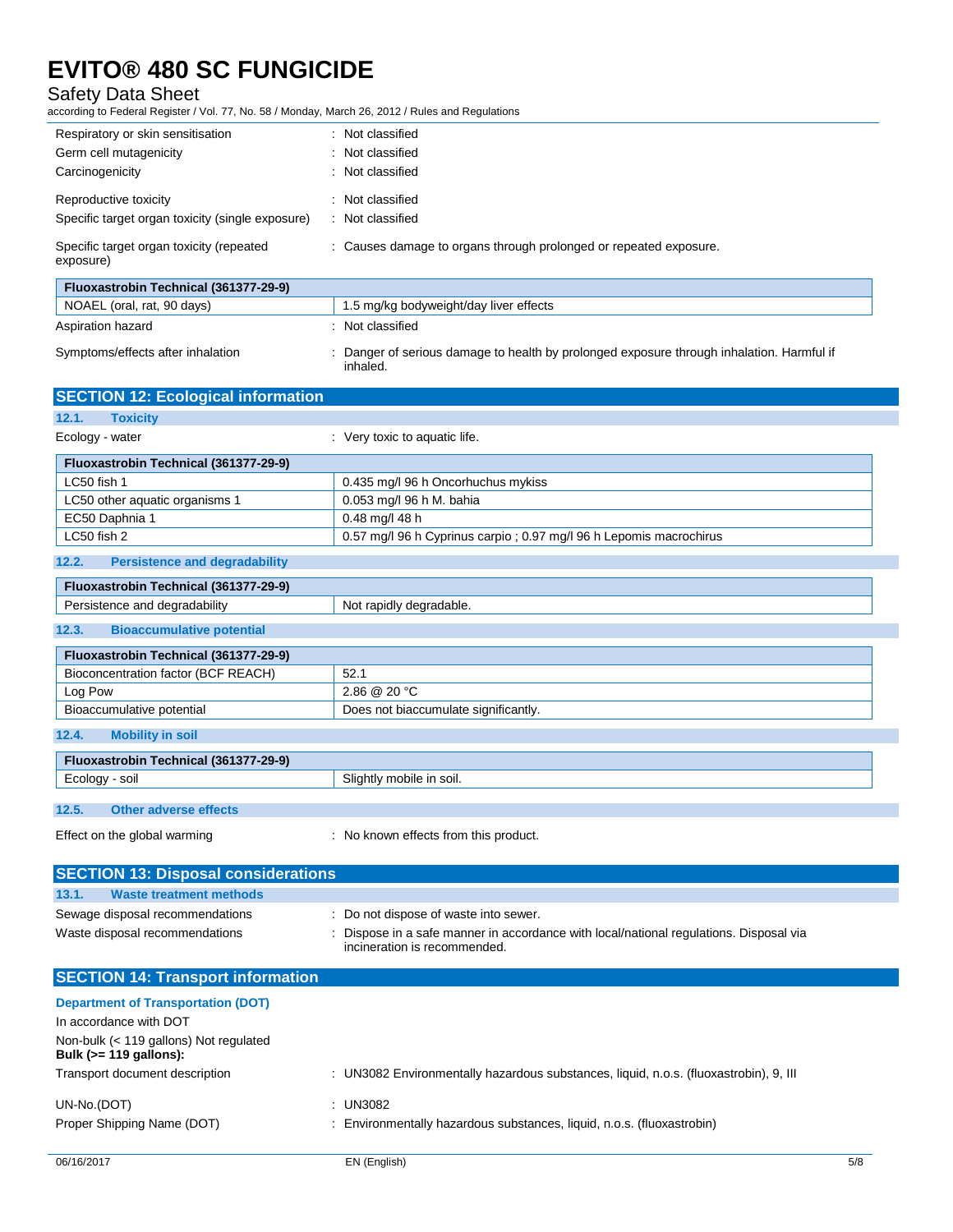## Safety Data Sheet

according to Federal Register / Vol. 77, No. 58 / Monday, March 26, 2012 / Rules and Regulations

| according to Federal Register / Vol. 77, No. 58 / Monday, March 26, 2012 / Rules and Regulations |                                                                                                            |
|--------------------------------------------------------------------------------------------------|------------------------------------------------------------------------------------------------------------|
| Packing group (DOT)                                                                              | : III - Minor Danger                                                                                       |
| Hazard labels (DOT)                                                                              | : 9 - Class 9 (Miscellaneous dangerous materials)                                                          |
| Dangerous for the environment                                                                    | : Yes                                                                                                      |
| Marine pollutant                                                                                 | : Yes                                                                                                      |
| <b>Additional information</b>                                                                    |                                                                                                            |
| Emergency Response Guide (ERG) Number                                                            | : 171                                                                                                      |
| Other information                                                                                | : No supplementary information available.                                                                  |
| <b>Transport by sea</b><br><b>IMDG</b>                                                           |                                                                                                            |
| Transport hazard class(es) (IMDG)                                                                | : 9                                                                                                        |
| Marine pollutant                                                                                 | : Yes                                                                                                      |
| UN-No. (IMDG)                                                                                    | 3082                                                                                                       |
| Transport document description (IMDG)                                                            | : UN 3082 ENVIRONMENTALLY HAZARDOUS SUBSTANCE, LIQUID, N.O.S. (fluoxastrobin),<br>9, III, MARINE POLLUTANT |
| Class (IMDG)                                                                                     | : 9 - Miscellaneous dangerous substances and articles                                                      |
| Packing group (IMDG)                                                                             | : III - substances presenting low danger                                                                   |
| EmS-No. (Fire)                                                                                   | $F-A$                                                                                                      |
| EmS-No. (Spillage)                                                                               | $: S-F$                                                                                                    |
| <b>Air transport</b><br>IATA                                                                     |                                                                                                            |
| Transport hazard class(es) (IATA)                                                                | $\cdot$ 9                                                                                                  |
| Marine pollutant                                                                                 | : Yes                                                                                                      |
| UN-No. (IATA)                                                                                    | 3082                                                                                                       |
| Transport document description (IATA)                                                            | UN 3082 ENVIRONMENTALLY HAZARDOUS SUBSTANCE, LIQUID, N.O.S. (fluoxastrobin),<br>9, III                     |
| Class (IATA)                                                                                     | : 9 - Miscellaneous Dangerous Goods                                                                        |
| Packing group (IATA)                                                                             | : III - Minor Danger                                                                                       |
| <b>SECTION 15: Regulatory information</b>                                                        |                                                                                                            |
| <b>15.1. US Federal regulations</b>                                                              |                                                                                                            |

All components of this product are listed, or excluded from listing, on the United States Environmental Protection Agency Toxic Substances Control Act (TSCA) inventory

| Fluoxastrobin Technical (361377-29-9) |                                                                                        |
|---------------------------------------|----------------------------------------------------------------------------------------|
| EPA TSCA Regulatory Flag              | Exempt from TSCA Regulation under FIFRA Section 3 (2)(B)(ii) when used as a pesticide. |
|                                       |                                                                                        |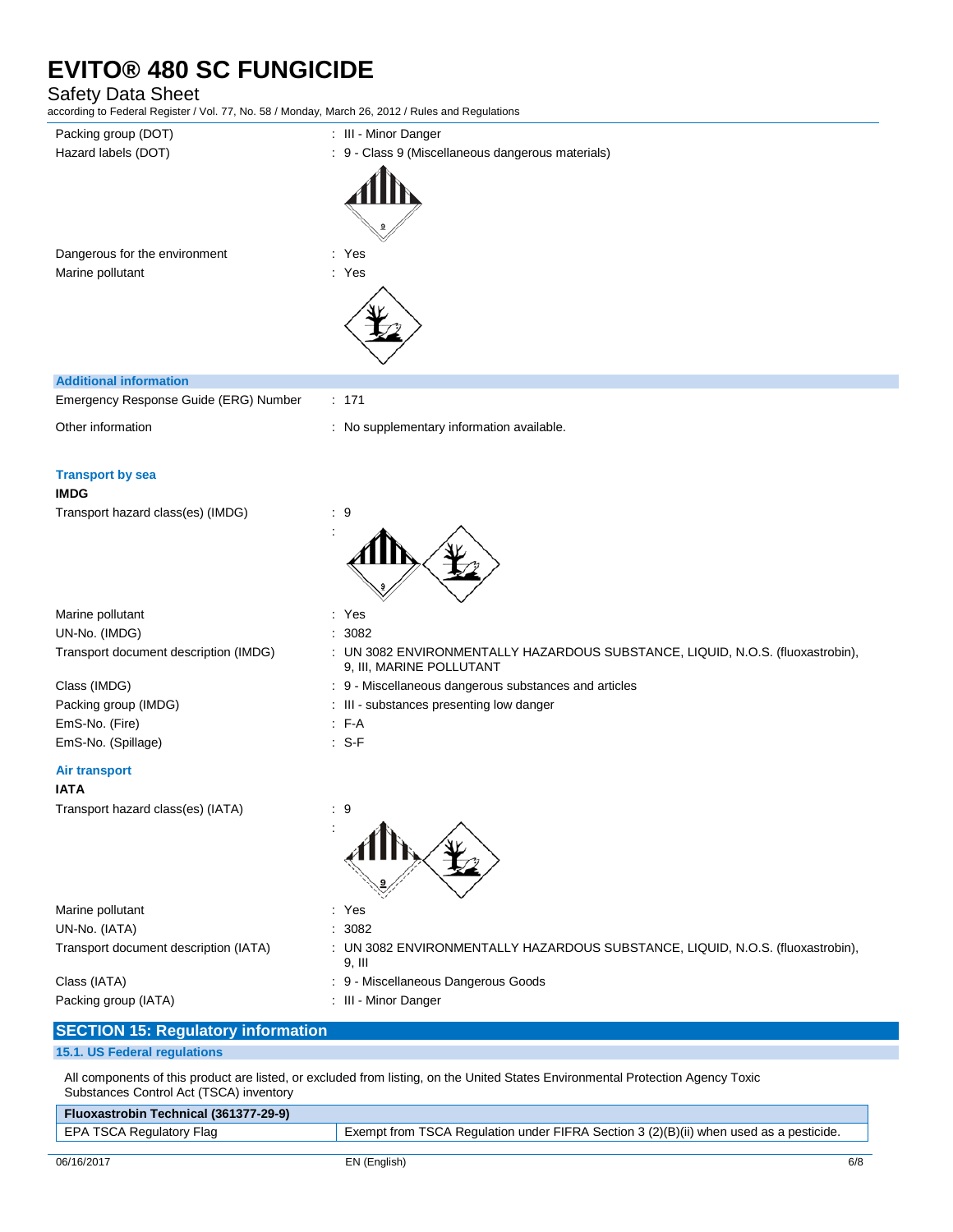### Safety Data Sheet

according to Federal Register / Vol. 77, No. 58 / Monday, March 26, 2012 / Rules and Regulations

This chemical is a pesticide product registered by the United States Environmental Protection Agency and is subject to certain labeling requirements under federal pesticide law. These requirements differ from the classification criteria and hazard information required for safety data sheets (SDS), and for workplace labels of non-pesticide chemicals. The hazard information required on the pesticide label is reproduced below. The pesticide label also includes other important information, including directions for use.:

| <b>EPA Registration Number</b> | 66330-64                                                                                                                                                                                                                                                                                                                                                                                                                                                                                                                               |
|--------------------------------|----------------------------------------------------------------------------------------------------------------------------------------------------------------------------------------------------------------------------------------------------------------------------------------------------------------------------------------------------------------------------------------------------------------------------------------------------------------------------------------------------------------------------------------|
| FIFRA Signal Word              | <b>CAUTION</b>                                                                                                                                                                                                                                                                                                                                                                                                                                                                                                                         |
| <b>FIFRA Hazard Statement</b>  | Prolonged or frequently repeated skin contact may cause allergic reactions<br>in some individuals. Avoid contact with skin, eyes or clothing.                                                                                                                                                                                                                                                                                                                                                                                          |
| FIFRA Other                    | This pesticide is toxic to fish and aquatic invertebrates. Drift and runoff may<br>be hazardous to aquatic organisms in water adjacent to treated areas. The<br>active ingredient in this product can be persistent for several months or<br>longer. Do not apply directly to water or to areas where surface water is<br>present or to intertidal areas below the mean high water mark, or other<br>sensitive areas that may be exposed to spray drift. Do not contaminate<br>water when disposing of equipment washwater or rinsate. |

#### **15.2. International regulations**

#### **CANADA**

#### **Fluoxastrobin Technical (361377-29-9)**

Not listed on the Canadian DSL (Domestic Substances List) inventory.

#### **15.3. US State regulations**

California Proposition 65 - This product does not contain any substances known to the state of California to cause cancer, developmental and/or reproductive harm

| <b>SECTION 16: Other information</b> |                                                                                                                                   |
|--------------------------------------|-----------------------------------------------------------------------------------------------------------------------------------|
| <b>Revision date</b>                 | : 06/16/2017                                                                                                                      |
| Data sources                         | : European Chemicals Agency (ECHA) Registered Substances list. Accessed at<br>http://echa.europa.eu/.                             |
|                                      | Krister Forsberg and S.Z. Mansdorf, "Quick Selection Guide to Chemical Protective Clothing",<br>Fifth Edition.                    |
|                                      | OSHA 29CFR 1910.1200 Hazard Communication Standard.                                                                               |
|                                      | <b>TSCA Chemical Substance Inventory. Accessed at</b><br>http://www.epa.gov/oppt/existingchemicals/pubs/tscainventory/howto.html. |
| Other information                    | : None.                                                                                                                           |
| Full text of H-statements:           |                                                                                                                                   |
|                                      |                                                                                                                                   |

| H332 | Harmful if inhaled                                             |
|------|----------------------------------------------------------------|
| H372 | Causes damage to organs through prolonged or repeated exposure |
| H400 | Very toxic to aquatic life                                     |
| H410 | Very toxic to aquatic life with long lasting effects           |

#### Abbreviations and acronyms:

|                    |  | ACGIH (American Conference of Government Industrial Hygienists)                                                                                             |
|--------------------|--|-------------------------------------------------------------------------------------------------------------------------------------------------------------|
|                    |  | ATE: Acute Toxicity Estimate                                                                                                                                |
|                    |  | CAS (Chemical Abstracts Service) number                                                                                                                     |
|                    |  | CLP: Classification, Labelling, Packaging.                                                                                                                  |
|                    |  | EC50: Environmental Concentration associated with a response by 50% of the test population.                                                                 |
|                    |  | GHS: Globally Harmonized System (of Classification and Labeling of Chemicals                                                                                |
|                    |  | LD50: Lethal Dose for 50% of the test population                                                                                                            |
|                    |  | OSHA: Occupational Safety & Health Administration                                                                                                           |
|                    |  | STEL: Short Term Exposure Limits                                                                                                                            |
|                    |  | <b>TSCA: Toxic Substances Control Act</b>                                                                                                                   |
|                    |  | <b>TWA: Time Weighted Average</b>                                                                                                                           |
| NFPA health hazard |  | : 1 - Materials that, under emergency conditions, can cause<br>significant irritation.<br>$\bf{0}$                                                          |
| NFPA fire hazard   |  | : 0 - Materials that will not burn under typical dire conditions,<br>including intrinsically noncombustible materials such as<br>concrete, stone, and sand. |
| NFPA reactivity    |  | : 0 - Normally stable, even under fire exposure conditions,<br>and not reactive with water.                                                                 |